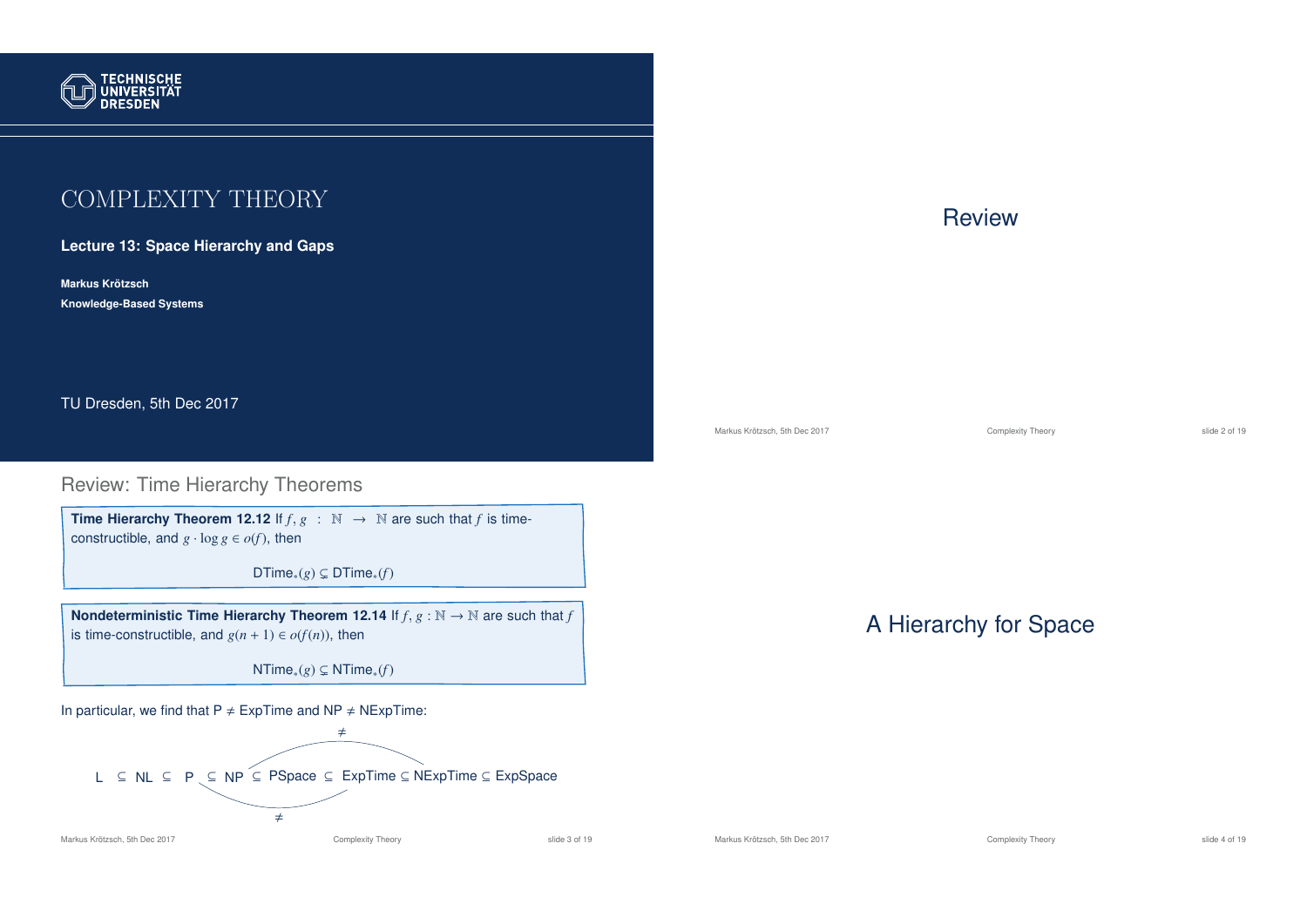### Space Hierarchy

For space, we can always assume a single working tape:

- Tape reduction leads to a constant-factor increase in space
- Constant factors can be eliminated by space compression

Therefore,  $DSpace_k(f) = DSpace_1(f)$ .

Space turns out to be easier to separate – we get:

**Space Hierarchy Theorem 13.1:** If  $f, g : \mathbb{N} \to \mathbb{N}$  are such that *f* is spaceconstructible, and  $g \in \mathcal{O}(f)$ , then

 $DSpace(g) \subseteq DSpace(f)$ 

#### **Challenge:** TMs can run forever even within bounded space.

Markus Krötzsch, 5th Dec 2017 **Complexity Theory** Complexity Theory slide 5 of 19

# Proving the Space Hierarchy Theorem (1)

### **Proof (continued):** It remains to show that  $D$  implements diagonalisation:

#### **L**(D) ∈ DSpace(*f*):

- *f* is space-constructible, so both the marking of tape symbols and the initialisation of the counter are possible in DSpace(*f*)
- The simulation is performed so that the marked *O*(*f*)-space is not left

#### There is *w* such that  $\langle M, w \rangle \in L(\mathcal{D})$  iff  $\langle M, w \rangle \notin L(\mathcal{M})$ :

- As for time, we argue that some *w* is long enough to ensure that *f* is sufficiently larger than  $g$ , so  $\mathcal{D}$ 's simulation can finish.
- The countdown measures  $2^{f(n)}$  steps. The number of possible distinct configurations of M on *w* is  $|Q| \cdot n \cdot g(n) \cdot |\Gamma|^{g(n)} \in 2^{O(g(n) + \log n)}$ , and due to  $f(n) \ge \log n$ and  $g \in o(f)$ , this number is smaller than  $2^{f(n)}$  for large enough *n*.
- If M has  $d$  tape symbols, then  $D$  can encode each in log  $d$  space, and due to M's space bound D's simulation needs at most  $\log d \cdot g(n) \in o(f(n))$  cells.

Therefore, there is  $w$  for which  $D$  simulates  $M$  long enough to obtain (and flip) its output, or to detect that it is not terminating (and to accept, flipping again).  $\Box$ Markus Krötzsch, 5th Dec 2017 Complexity Theory slide 7 of 19 Proving the Space Hierarchy Theorem (1)

**Space Hierarchy Theorem 13.1:** If  $f, g : \mathbb{N} \to \mathbb{N}$  are such that *f* is spaceconstructible, and  $g \in o(f)$ , then

### $DSpace(g) \subseteq DSpace(f)$

**Proof:** Again, we construct a diagonalisation machine D. We define a multi-tape TM D for inputs of the form  $\langle M, w \rangle$  (other cases do not matter), assuming that  $|\langle M, w \rangle| = n$ 

- Compute  $f(n)$  in unary to mark the available space on the working tape
- Initialise a separate countdown tape with the largest binary number that can be written in *f*(*n*) space
- Simulate  $M$  on  $\langle M, w \rangle$ , making sure that only previously marked tape cells are used
- Time-bound the simulation using the content of the countdown tape by decrementing the counter in each simulated step
- If M rejects (in this space bound) or if the time bound is reached without M halting, then accept; otherwise, if M accepts or uses unmarked space, reject

Markus Krötzsch, 5th Dec 2017 Complexity Theory slide 6 of 19

### Space Hierarchies

Like for time, we get some useful corollaries:

Corollary 13.2: PSpace  $\subseteq$  ExpSpace

**Proof:** As for time, but easier.

Corollary 13.3: NL  $\subseteq$  PSpace

**Proof:** Savitch tells us that  $NL \subseteq DSpace(log^2 n)$ . We can apply the Space Hierachy Theorem since  $\log^2 n \in o(n)$ .  $n \in o(n)$ .

**Corollary 13.4:** For all real numbers  $0 < a < b$ , we have  $DSpace(n^a) \subseteq$  $DSpace(n^b)$ .

In other words: The hierarchy of distinct space classes is very fine-grained.

Markus Krötzsch, 5th Dec 2017 **Complexity Theory** Complexity Theory slide 8 of 19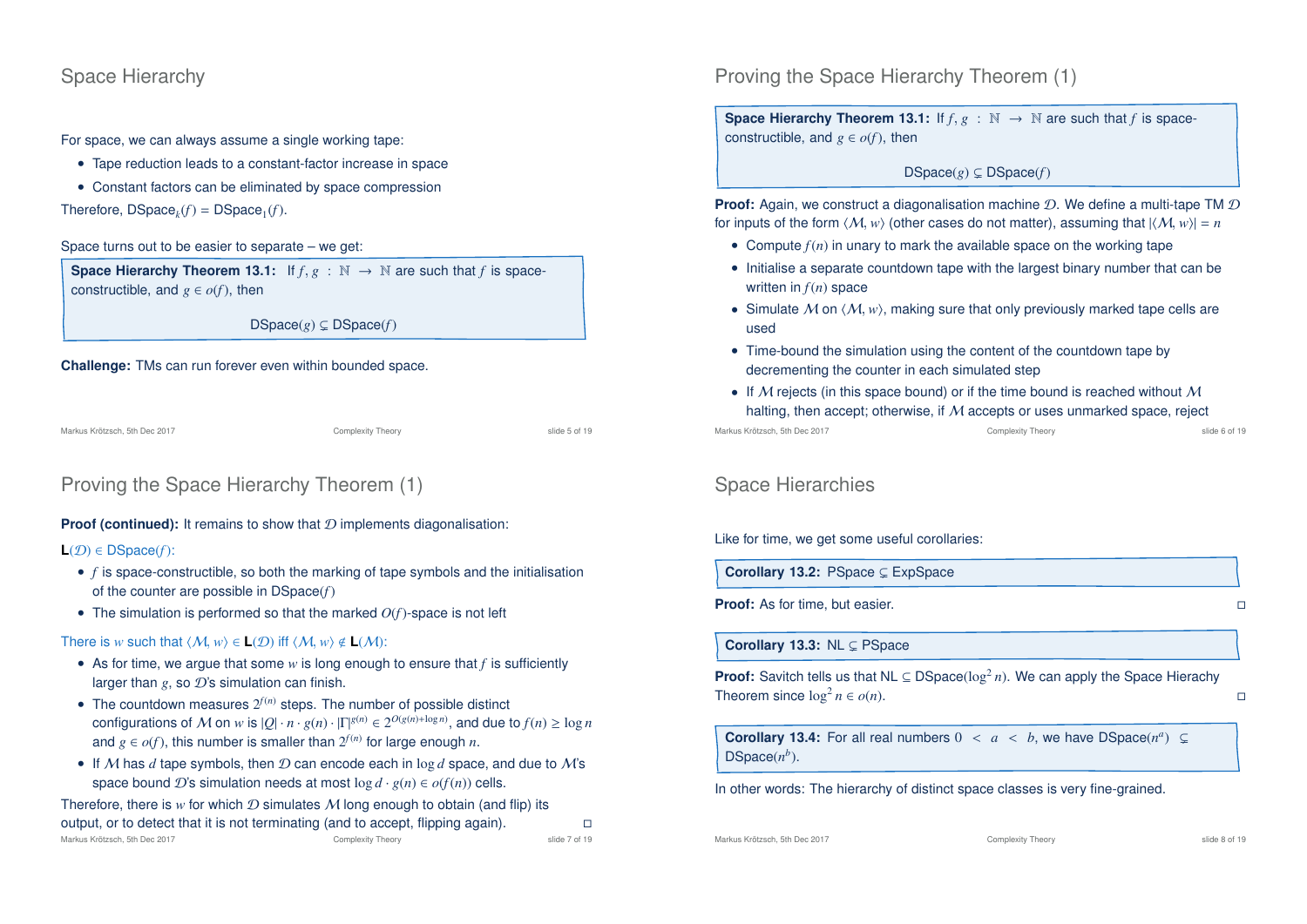# The Gap Theorem

### Proving the Gap Theorem

**Special Gap Theorem 13.8:** There is a computable function  $f : \mathbb{N} \to \mathbb{N}$  such that  $DTime(f(n)) = DTime(2^{f(n)})$ .

**Proof idea:** We divide time into exponentially long intervals of the form:

 $[0, n], \quad [n+1, 2^n], \quad [2^n + 1, 2^{2^n}], \quad [2^{2^n} + 1, 2^{2^{2^n}}], \quad \cdots$ 

(for some appropriate starting value *n*)

We are looking for gaps of time where no TM halts, since:

- for every finte set of TMs,
- and every finite set of inputs to these TMs,
- there is some interval of the above form  $[m + 1, 2^m]$

such none of the TMs halts in between  $m + 1$  and  $2<sup>m</sup>$  steps on any of the inputs.

# The task of *f* is to find the start *m* of such a gap for a suitable set of TMs and words

#### Markus Krötzsch, 5th Dec 2017 **Complexity Theory** Complexity Theory slide 11 of 19

# Why Constructibility?

The hierarchy theorems require that resource limits are given by constructible functions Do we really need this?

Yes. The following theorem shows why (for time):

**Special Gap Theorem 13.5:** There is a computable function  $f : \mathbb{N} \to \mathbb{N}$  such that  $DTime(f(n)) = DTime(2^{f(n)})$ .

This has been shown independently by Boris Trakhtenbrot (1964) and Allan Borodin (1972).

**Reminder:** For this we continue to use the strict definition of DTime(*f*) where no constant factors are included (no hiddden *O*(*f*)). This simplifes proofs; the factors are easy to add back.

Markus Krötzsch, 5th Dec 2017 Complexity Theory slide 10 of 19

## Gaps in Time

We consider an (effectively computable) enumeration of all Turing machines:

 $M_0, M_1, M_2, \ldots$ 

**Definition 13.6:** For arbitrary numbers  $i, a, b \ge 0$  with  $a \le b$ , we say that  $Gap<sub>i</sub>(a, b)$  is true if:

- Given any TM  $M_i$  with  $0 \le j \le i$ ,
- and any input string *w* for  $M_i$  of length  $|w| = i$ ,

M*<sup>j</sup>* on input *w* will halt in less than *a* steps, in more than *b* steps, or not at all.

**Lemma 13.7:** Given  $i, a, b \ge 0$  with  $a \le b$ , it is decidable if Gap<sub>*i*</sub>(*a*, *b*) holds.

**Proof:** We just need to ensure that none of the finitely many TMs  $M_0, \ldots, M_k$  will halt after *a* to *b* steps on any of the finitely many inputs of length *i*. This can be checked by simulating TM runs for at most *b* steps.

Markus Krötzsch, 5th Dec 2017 **Complexity Theory** Complexity Theory slide 12 of 19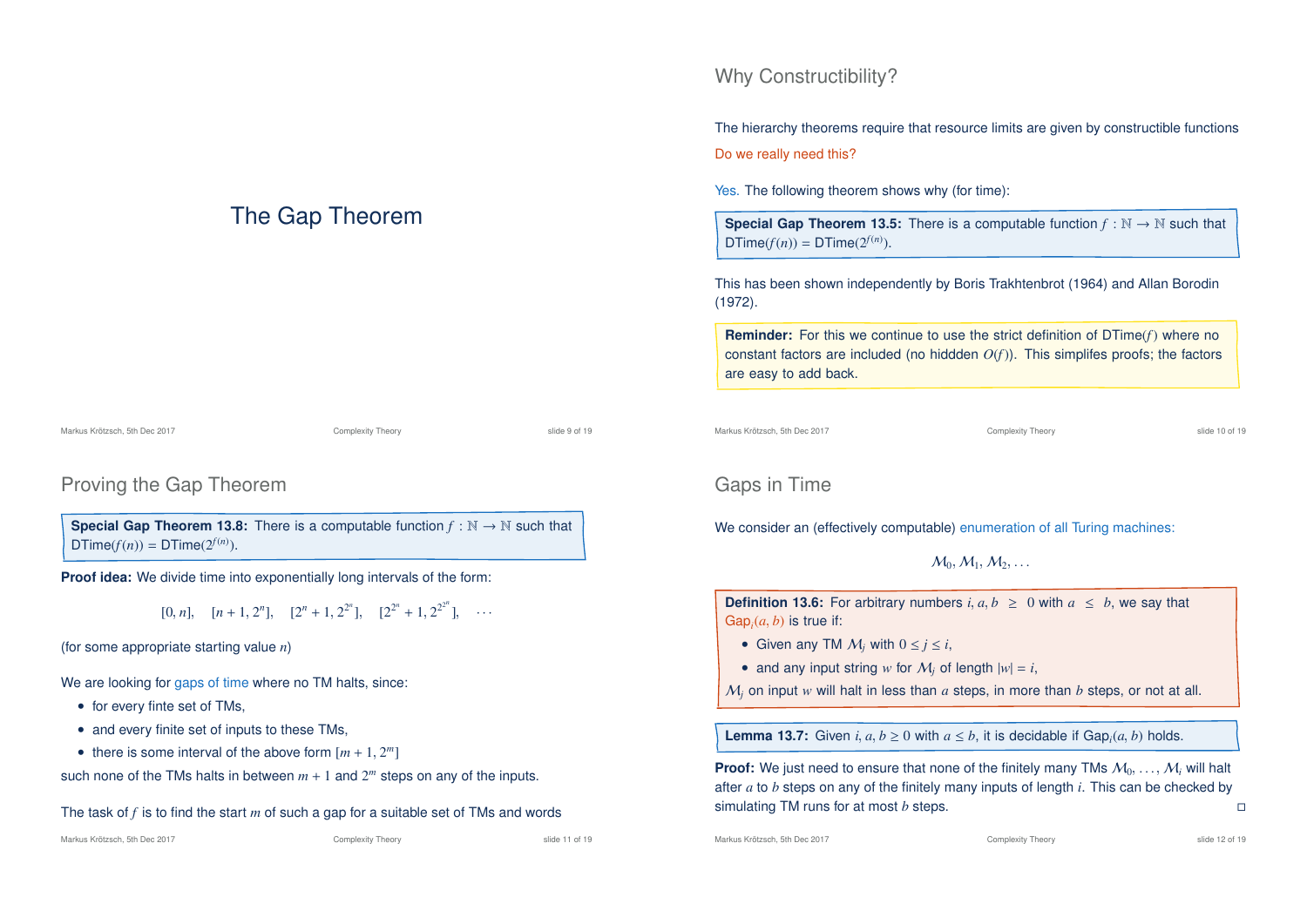### Find the Gap

We can now define the value  $f(n)$  of f for some  $n \geq 0$ :

Let  $\text{in}(n)$  denote the number of runs of TMs  $M_0, \ldots, M_n$  on words of length *n*, i.e.,

 $\ln(n) = |\Sigma_0|^n + \cdots + |\Sigma_n|^n$  where  $\Sigma_i$  is the input alphabet of  $\mathcal{M}_i$ 

We recursively define a series of numbers  $k_0, k_1, k_2, \ldots$  by setting  $k_0 = 2n$  and  $k_{i+1} = 2^{k_i}$ for  $i \geq 0$ , and we consider the following list of intervals:

> $[k_0 + 1, k_1], \quad [k_1 + 1, k_2], \quad \cdots, \quad [k_{\ln(n)} + 1, k_{\ln(n)+1}]$ = = =  $[2n+1, 2^{2n}], [2^{2n}+1, 2^{2^{2n}}], \cdots, [2^{2^{2n}}+1, 2^{2^{2^{2n}}}]$

| Let $f(n)$ be the least number $k_i$ with $0 \le i \le \ln(n)$ such that $Gap_n(k_i + 1, k_{i+1})$ is true. |  |
|-------------------------------------------------------------------------------------------------------------|--|
|-------------------------------------------------------------------------------------------------------------|--|

Markus Krötzsch, 5th Dec 2017 Complexity Theory slide 13 of 19

### Finishing the Proof

### We can now complete the proof of the theorem:

**Claim:** DTime( $f(n)$ ) = DTime( $2^{f(n)}$ ).

Consider any  $L \in \text{DTime}(2^{f(n)})$ . Then there is an  $2^{f(n)}$ -time bounded TM  $M_j$  with  $\mathbf{L} = \mathbf{L}(\mathcal{M}_j)$ .

### For any input *w* with  $|w| \geq i$ :

- The defintion of  $f(|w|)$  took the run of  $M_i$  on  $w$  into account
- $M_j$  on  $w$  halts after less than  $f(|w|)$  steps, or not until after  $2^{f(|w|)}$  steps (maybe never)
- Since  $M_j$  runs in time DTime( $2^{f(n)}$ ), it must halt in DTime( $f(n)$ ) on  $w$

#### For the finitely many inputs *w* with  $|w| < j$ :

- $\bullet$  We can augment the state space of  $\mathcal{M}_j$  to run a finite automaton to decide these cases
- This will work in  $DTime(f(n))$

# Therefore we have  $L \in \text{DTime}(f(n)).$ <br>
Markus Krötzsch, 5th Dec 2017<br>
Complexity Theory<br>
Complexity Theory<br>
Slide 15 of 19

|  | Markus Krötzsch, 5th Dec 2017 |  |  |  |
|--|-------------------------------|--|--|--|
|--|-------------------------------|--|--|--|

Properties of *f*

We first establish some basic properties of our definition of *f* :

**Claim:** The function *f* is well-defined.

**Proof:** For finding  $f(n)$ , we consider  $\text{in}(n) + 1$  intervals. Since there are only  $\text{in}(n)$  runs of TMs  $M_0, \ldots, M_n$ , at least one interval remains a "gap" where no TM run halts.

**Claim:** The function *f* is computable.

**Proof:** We can compute in(*n*) and  $k_i$  for any *i*, and we can decide Gap<sub>*n*</sub>( $k_i + 1, k_{i+1}$ ).  $\Box$ 

Papadimitriou: "notice the fantastically fast growth, as well as the decidedly unnatural definition of this function."

Markus Krötzsch, 5th Dec 2017 Complexity Theory slide 14 of 19

### Discussion: The case |*w*| < *j*

**Borodin says:** It is meaningful to state complexity results if they hold for "almost every" input (i.e., for all but a finite number)

**Papadimitriou says:** These words can be handled since we can check the length and then recognise the word in less than 2*j* steps

#### Really?

- If we do these  $< 2j$  steps before running  $M_j$ , the modified TM runs in DTime( $f(n) + 2j$ )
- This does not show **L** ∈ DTime(*f*(*n*))

#### Could we still do a state-space extension as Papadimitriou suggested?

- It seems possible to do a multiplication of states to do the finite automaton detection of words  $|w| < j$  alongside the normal operation of the TM
- However, we'll have to leave the movement of the heads to the original TM
- Due to the other requirements, it seems compulsory that the TM will always read the whole input in  $f(n)$ , so our superimposed finite automaton would get enough information to decide acceptance

(However, this argument has no connection to Papadimitriou's 2*j* bound)